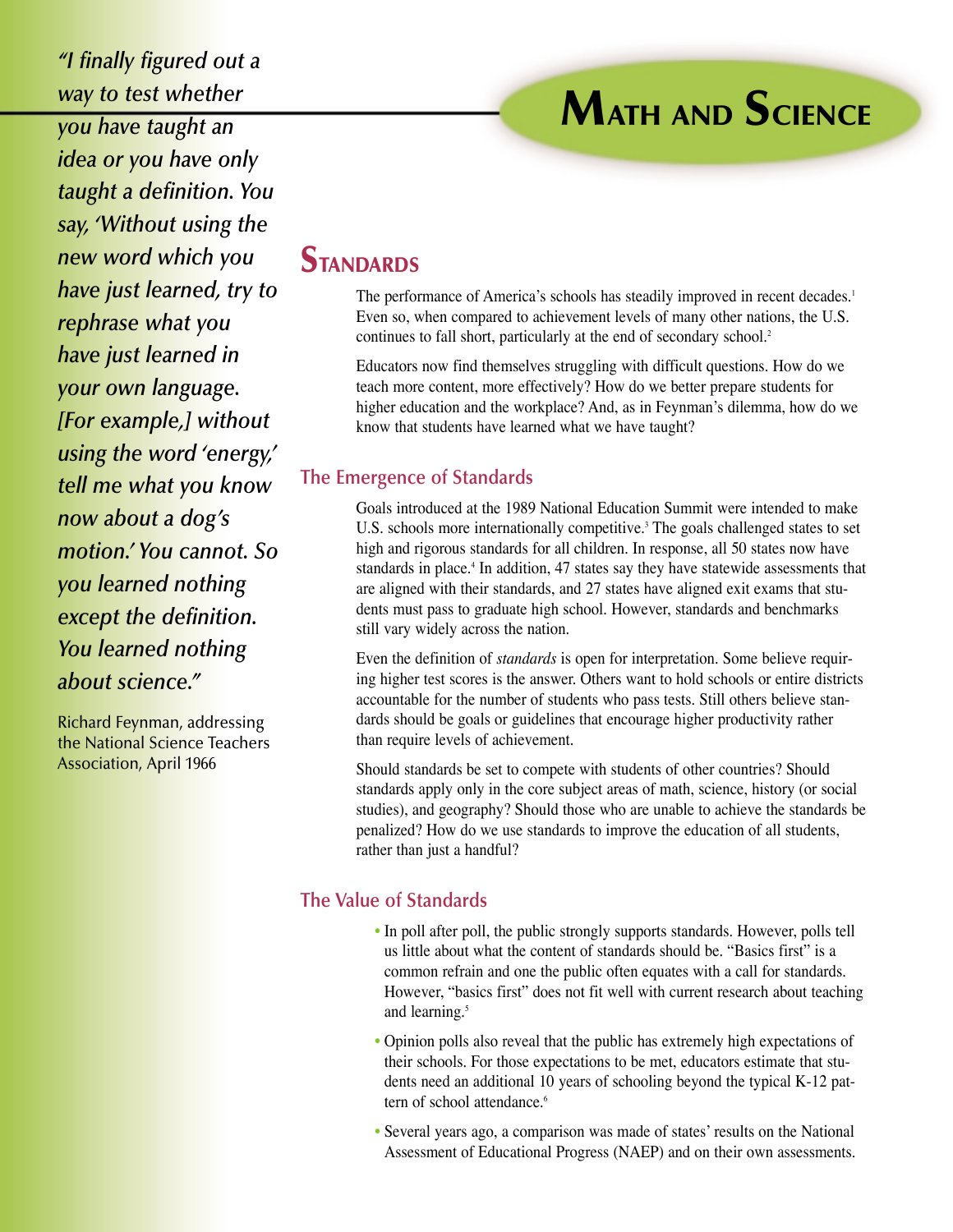A negative correlation was found: Most states with low NAEP scores had high proportions of students passing their own state test; most states with high NAEP scores had lower proportions of students passing their state test.<sup>7</sup>

### **What Do We Know About Ohio's Standards?**

- Ohio has no mandated or approved statewide standards in place for curriculum or instruction for regular education students.<sup>8</sup> In 1997, standards were approved in principle by the Ohio State Board of Education and submitted to the Ohio Legislature for approval, but the legislature did not act on the proposal. Senate Bill 55, which was passed, incorporates some key elements of the proposed standards, including accountability and school improvement mandates.
- The Ohio Department of Education has prepared model curriculum documents in language arts, math, science, and social studies for school districts to use as guides in designing local curricula. These documents have been well received by various groups that evaluate state standards, including Achieve, Inc., the American Federation of Teachers, the Council for Basic Education, the Council of Chief State School Officers, *Education Week,* and the Fordham Foundation.<sup>9</sup>
- The "Learning Outcomes" that accompany the Ohio Proficiency Tests specify the objectives of the tests.10 These learning outcomes are widely used by Ohio's elementary and middle schools to guide instruction.<sup>11</sup>
- The 27 performance standards of Ohio's school and district accountability system are now coming into full force, via Local Report Cards. Their impact on district and school decision making about curriculum content and instructional practice are not yet clear.
- The Ohio Board of Regents and Ohio Department of Education together prepared a set of "Common Expectations for Ohio's High School Graduates," which was released in October 1999. The document specifies general subject-area expectations and sets benchmarks for these expectations at Grades 4, 8, and 12. It covers math, science, English/ language arts, social studies, the arts, foreign language, and lifelong learning.
- Ohio's accountability system establishes benchmarks and performance requirements based on pass/fail cut-off points on individual student test results. In this system, students who score high enough meet the standard. If enough of them do so, schools and districts reach their goals and are implicitly encouraged to continue teaching the same way. This system may support teachers who teach the memorization of facts, definitions, formulas, and other elements students will be asked to provide in order to pass the test. This type of teaching may improve test scores, but will it improve schools? Does it serve the purposes of education? The answer, according to the National Research Council, is probably not.<sup>12</sup>

Setting standards is easy. The real challenge is making them effective. The most important question then is How do we set standards that stimulate not just the achievement of the standards themselves, but deepen learning and understanding of math and science concepts as they apply to student's lives?13